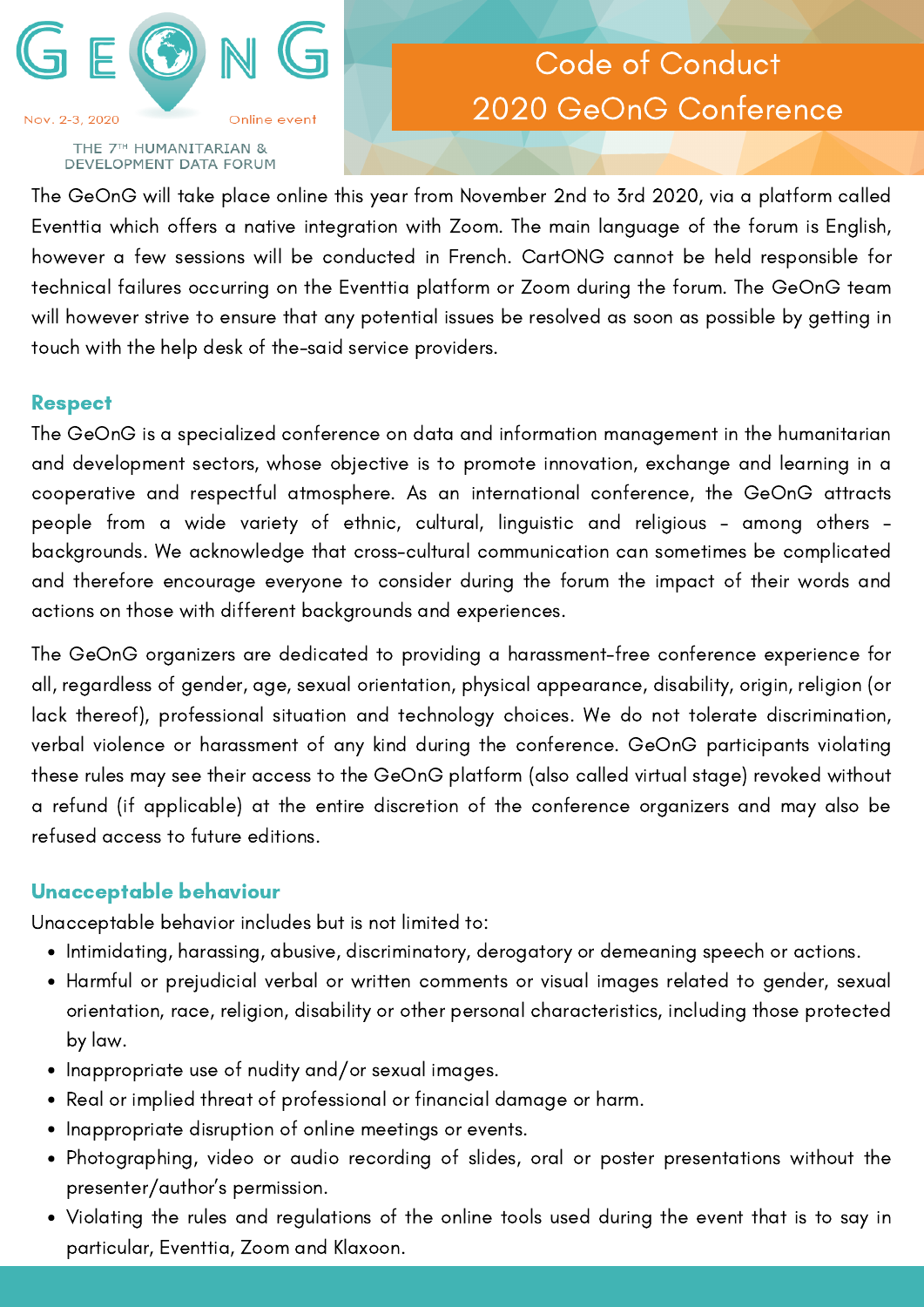### **Cooperation**

We hope to see an attitude of cooperation between all attendees at all stages of the event.

- The facilitators and speakers are kindly asked to stick to their allocated speaking time, and to create a respectful and constructive debate for all.
- Private organizations are most welcome to join the GeOnG and to actively take part in the conference. However, only representatives of private organizations which are sponsoring the event are authorized to sign up and take part in the event, and they are the only ones entitled to promote the tools, services and solutions of their organization during the GeOnG as detailed in their sponsorship agreement with CartONG. We thus kindly asked consultants and freelancers working with private organizations to restrain from promoting their tools, services and solutions (exceptions could be made by the GeOnG organizers for selected free & open source tools, if approved prior to the conference. If so, please get in touch at: geong@cartong.org).

### **Ticket policy**

We do not tolerate the malevolent use of tickets and we ask participants not to exchange their tickets and/or log-in details.

### Promotion of the event

The communication team of CartONG will cover and promote the GeOnG on different platforms before, during and after the event - which might include taking screen captures and recording videos during the conference. By registering to the event, it is understood that participants agree to being photographed and filmed and that such material may be used by CartONG for informative and communication purposes. Sessions will be recorded and streamed online, speakers who do not wish their presentation to be recorded must therefore notify organizers before the conference.

All participants are encouraged to communicate and promote the GeOnG, before, during and after the event, and while doing so to use the following hashtag: #GeOnG2020. Please however note that it may be asked of participants to not communicate on social media during a few sessions - such as the Fail Fest - to allow for a freer discussion to the benefit of all participants.

### Reach out for help

During the Conference, the CartONG team - composed of staff members and volunteers - will be available to provide support to all participants. If you encounter any sort of issues, please feel free to reach out for help via the chat of the platform (look for "Nina" or for "Yelena") and/or by email at: geong@cartong.org and we'll try to resolve the problem as quickly and as best as possible. You can also contact our team if you are the victim or the witness of any sorts of abuse or intolerable behavior.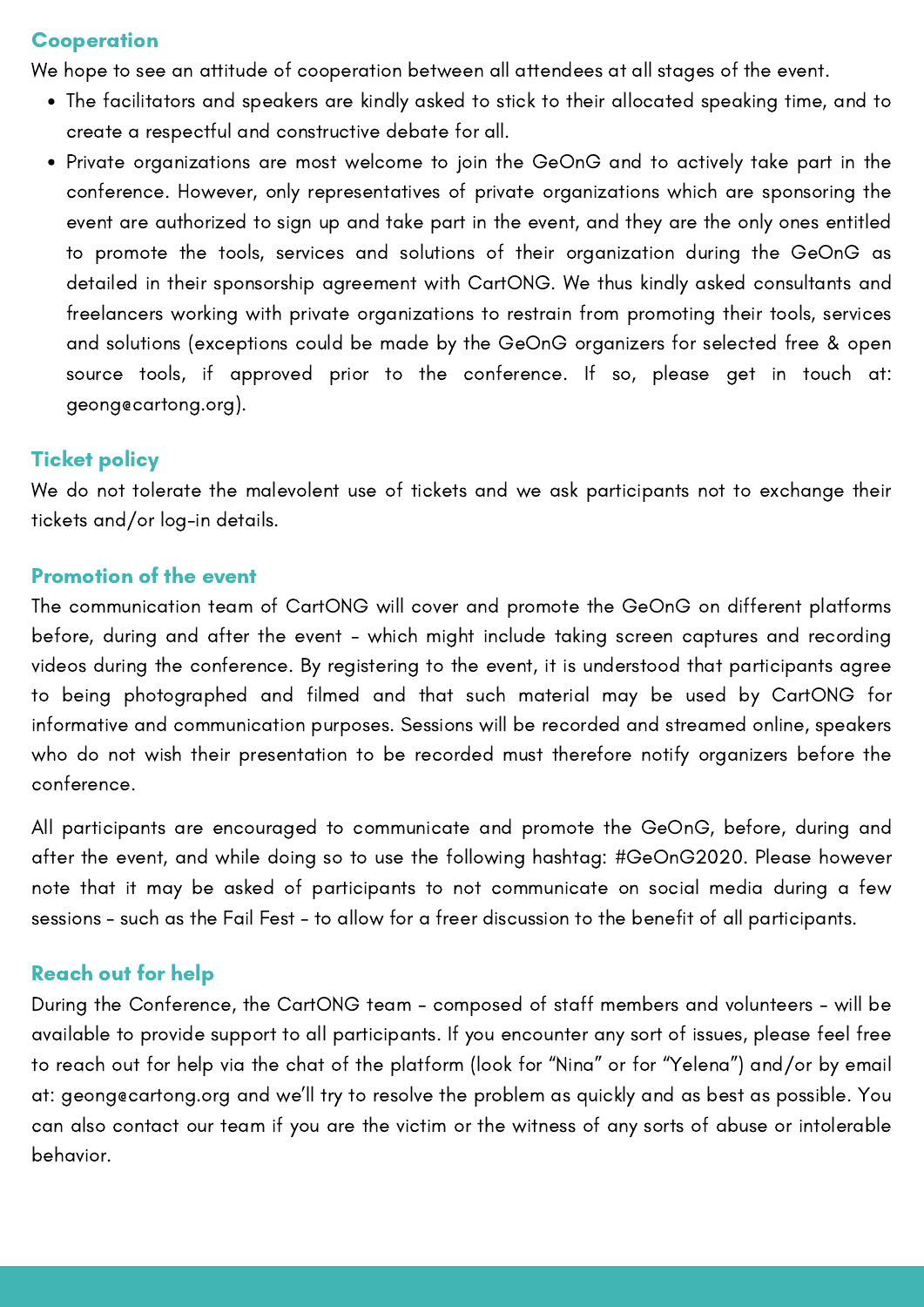### Use of email addresses

By registering to the conference, any participant agrees to have his/her email address collected and added to the GeOnG newsletter recipient list – as it is the easiest way for the organization team to keep all participants informed of any updates regarding the GeOnG forum ahead of, during and after the event. The email address used by the participant when registering however, except for sponsor representatives, will remain private and won't be communicated to other participants. During the event, communication will occur through a chat, or by booked appointments.

### **Amendments**

This Code of Conduct was written in May 2020 and amended in September 2020. CartONG reserves itself the right to modify or change the terms of this code should the situation evolves once again and requires it.

## Thank you for your cooperation. We are very much looking forward to seeing you at the 2020 GeOnG Conference!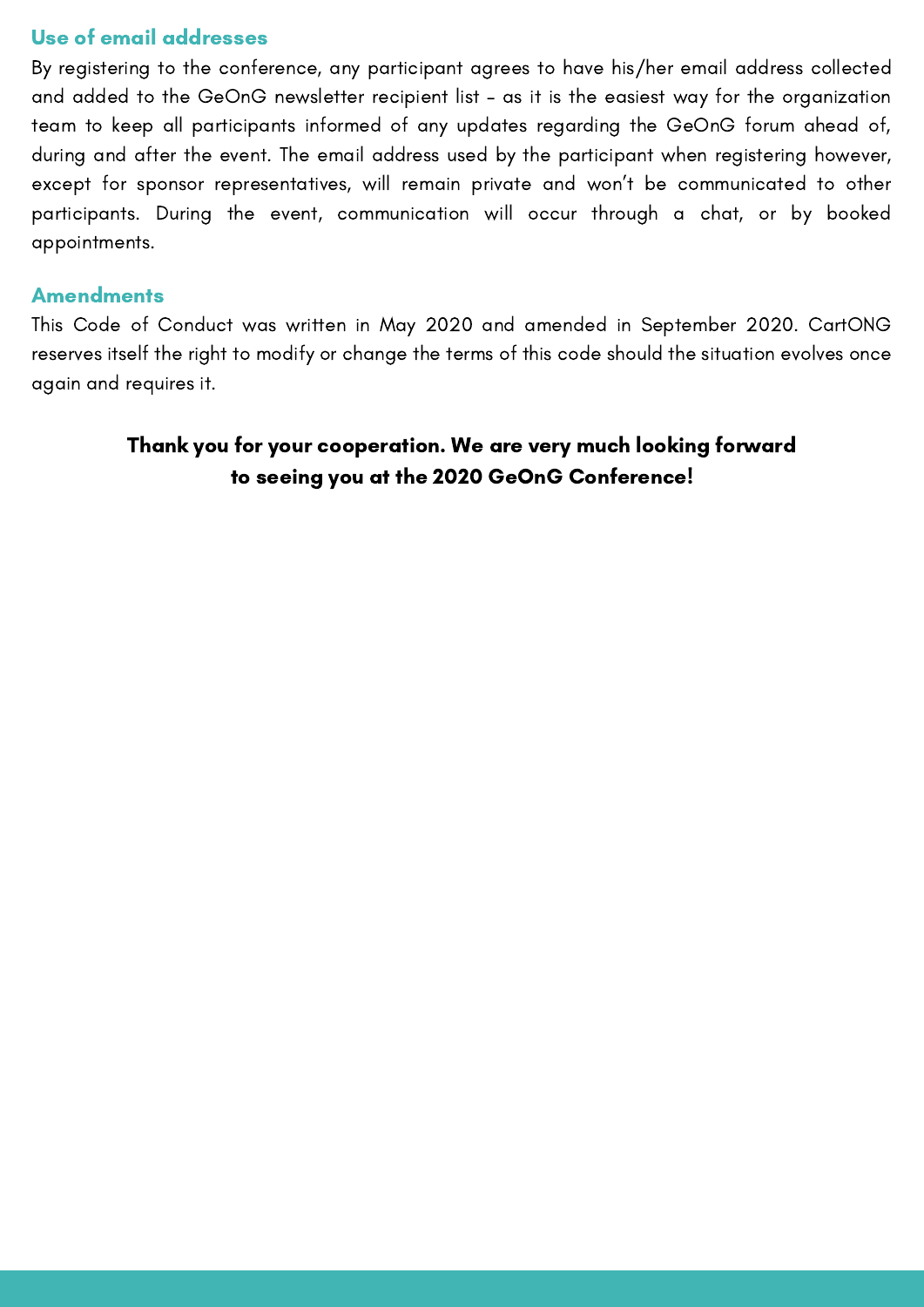

#### **7EME FORUM DES DONNEES POUR** L'HUMANITAIRE ET LE DEVELOPPEMENT

# Code de Conduite Conférence GeOnG 2020

Le GeOnG aura lieu en ligne cette année du 2 au 3 novembre 2020, sur une plateforme appelée Eventtia qui offre une intégration native avec Zoom. La langue principale du forum est l'anglais, mais plusieurs sessions se dérouleront en français. CartONG ne pourra être tenue responsable des défaillances techniques survenant sur la plateforme Eventtia ou sur Zoom pendant le forum. L'équipe du GeOnG s'efforcera cependant de s'assurer que tout problème qui pourrait survenir soit résolu dans les plus brefs délais en contactant les équipes d'assistance des fournisseurs de service en question.

Lors de leur inscription, tous les participant.es à la conférence GeOnG 2020 - quelque soit leur statut ou leur type de billet - sont tenu.es d'accepter le code de conduite suivant, qui sera appliqué tout au long de l'événement.

### **Respect**

La conférence GeOnG est une conférence spécialisée sur la gestion des données dans les secteurs de l'humanitaire et du développement, dont l'objectif est de promouvoir l'innovation, l'échange et l'apprentissage dans une atmosphère de coopération et de respect. En tant que conférence internationale, le GeOnG attire des personnes d'origines ethniques, culturelles, linguistiques et religieuses - entre autres - très diverses. Nous reconnaissons que la communication interculturelle peut parfois être compliquée et nous encourageons donc chacun à considérer l'impact de ses paroles et de ses actes pendant le forum sur ceux et celles d'origines et d'expériences différentes.

Les organisateurs du GeOnG s'engagent à offrir une expérience de conférence sans harcèlement pour toutes et tous, indépendamment du sexe, de l'âge, de l'orientation sexuelle, de l'apparence physique, du handicap, de l'origine, de la religion (ou de l'absence de religion), de la situation professionnelle et des choix technologiques. Nous ne tolérons pas la discrimination, la violence verbale ni le harcèlement de quelque nature que ce soit pendant la conférence. Les participant.es qui enfreigneraient ces règles pourraient se voir retirer l'accès à la plateforme du GeOnG (aussi appelée « scène virtuelle ») sans remboursement (si applicable) et cela à l'entière discrétion des organisateurs de la conférence, voire se voir interdire l'accès à de prochaine éditions.

### Comportement inacceptable

Les comportements inacceptables comprennent, sans s'y limiter, les comportements suivants :

- Des paroles ou des actions intimidantes, harcelantes, abusives, discriminatoires, désobligeantes ou dégradantes.
- Des commentaires verbaux ou écrits et/ou des images ou visuels préjudiciables ou nocifs, liés au sexe, à l'orientation sexuelle, à l'origine éthnique, à la religion, au handicap ou à d'autres caractéristiques physiques, y compris celles qui sont protégées par la loi.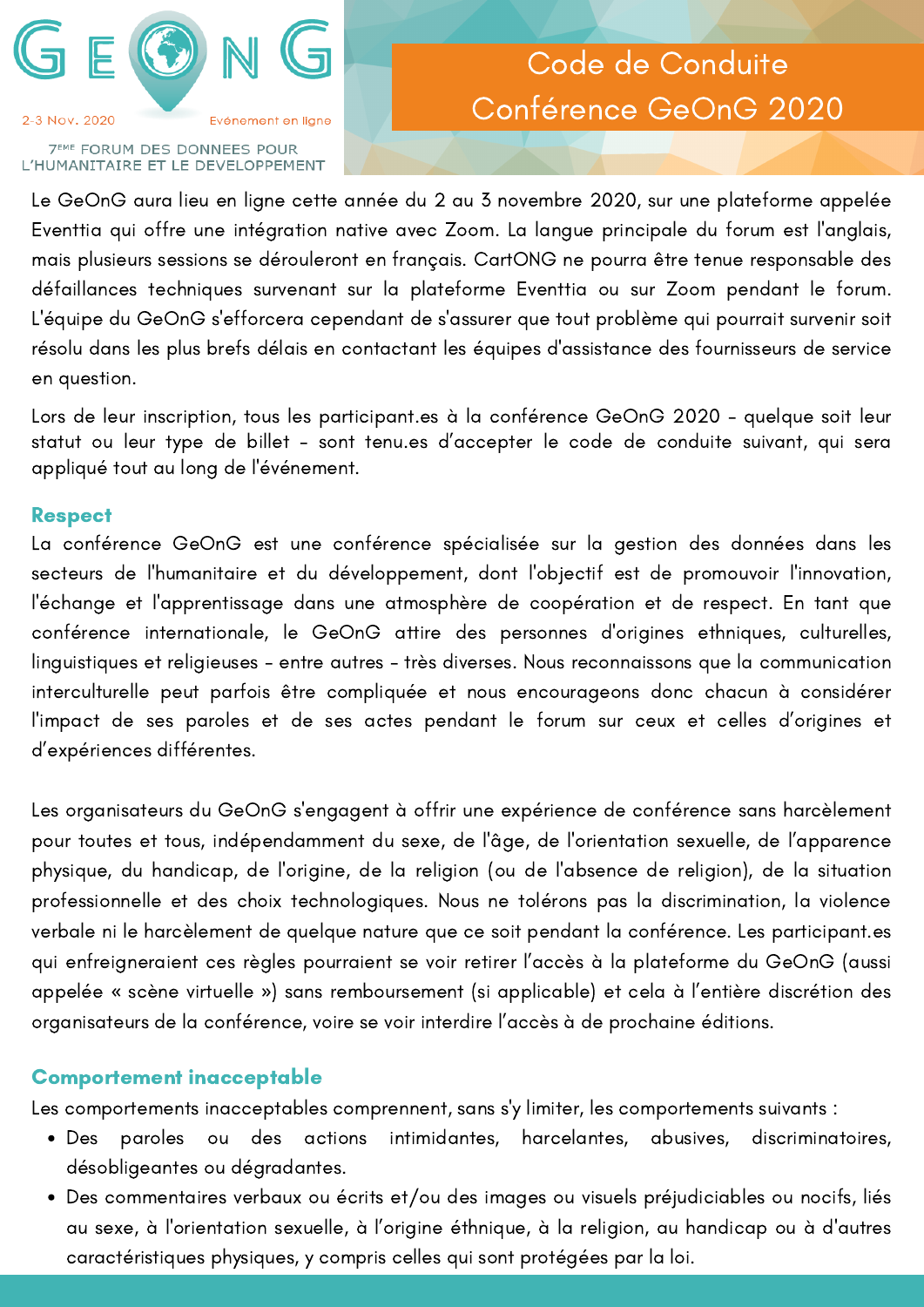- Utilisation inappropriée de la nudité et/ou d'images sexuelles.
- Menace réelle ou implicite de dommages ou de préjudices professionnels ou financiers.
- Perturbation inappropriée des réunions ou des sessions organisées en ligne.
- Photographie, enregistrement vidéo ou audio de diapositives, de présentations orales et/ou de visuels sans l'autorisation du présentateur/de l'auteur.
- Violation des règles et règlements des outils en ligne utilisés pendant l'événement, c'est-à-dire en particulier Eventtia, Zoom et Klaxoon.

## Coopération

Nous espérons voir une attitude de coopération entre tous les participants à toutes les étapes de l'événement.

- Les animateurs.trices et les intervenant.es sont prié.es de respecter le temps de parole qui leur est imparti et de créer un débat respectueux et constructif pour toutes et tous.
- Les organisations privées sont les bienvenues au GeOnG et sont invitées à prendre une part active à la conférence. Toutefois, il est à noter que seuls les représentants des organisations qui parrainent l'événement sont autorisés à s'inscrire et à participer à l'événement, et ils sont les seuls à pouvoir promouvoir les outils, les services et les solutions de leur entreprise pendant le GeOnG, comme le précisera leur convention de partenariat avec CartONG. Ainsi, nous prions les consultant.es et tou.te.s freelancers travaillant avec des organisations privées de s'abstenir de promouvoir leurs outils, services et solutions. Des exceptions pourraient être faites par les organisateurs du GeOnG pour certains outils libres et open source, si elles sont approuvées avant la conférence. Si tel est le cas, veuillez prendre contact à l'adresse suivante : geong@cartong.org.

## Politique en matière de tickets

Nous ne tolérons pas l'utilisation malveillante des billets et nous demandons aux participant.es de ne pas échanger leurs billets et/ou leurs identifiants de connexion.

## Promotion de l'événement

L'équipe de communication de CartONG couvrira et promouvra le GeOnG sur différentes plateformes avant, pendant et après l'événement - ce qui inclut la prise de captures d'écran et de vidéos durant la conférence. En s'inscrivant à l'événement, il est entendu que les participant.es donnent leur accord pour être photographié.es et filmé.es, et que tout matériel ainsi obtenu pourra être utilisé par CartONG pour des objectifs d'information et de communication. Les sessions seront enregistrées et diffusées en ligne, les intervenant.es ne souhaitant pas que leur présentation soit enregistrée doivent notifier les organisateurs avant la conférence.

De plus, tous les participant.es sont encouragé.es à communiquer à propos, et à promouvoir le GeOnG, avant, pendant et après l'événement, notamment en utilisant le hashtag suivant : #GeOnG2020. Veuillez cependant noter qu'il pourra être demandé aux participant.es de ne pas communiquer sur les réseaux sociaux durant certaines sessions - tel que le Fail Fest - pour permettre une discussion plus libre bénéficiant à tous les participant.es.